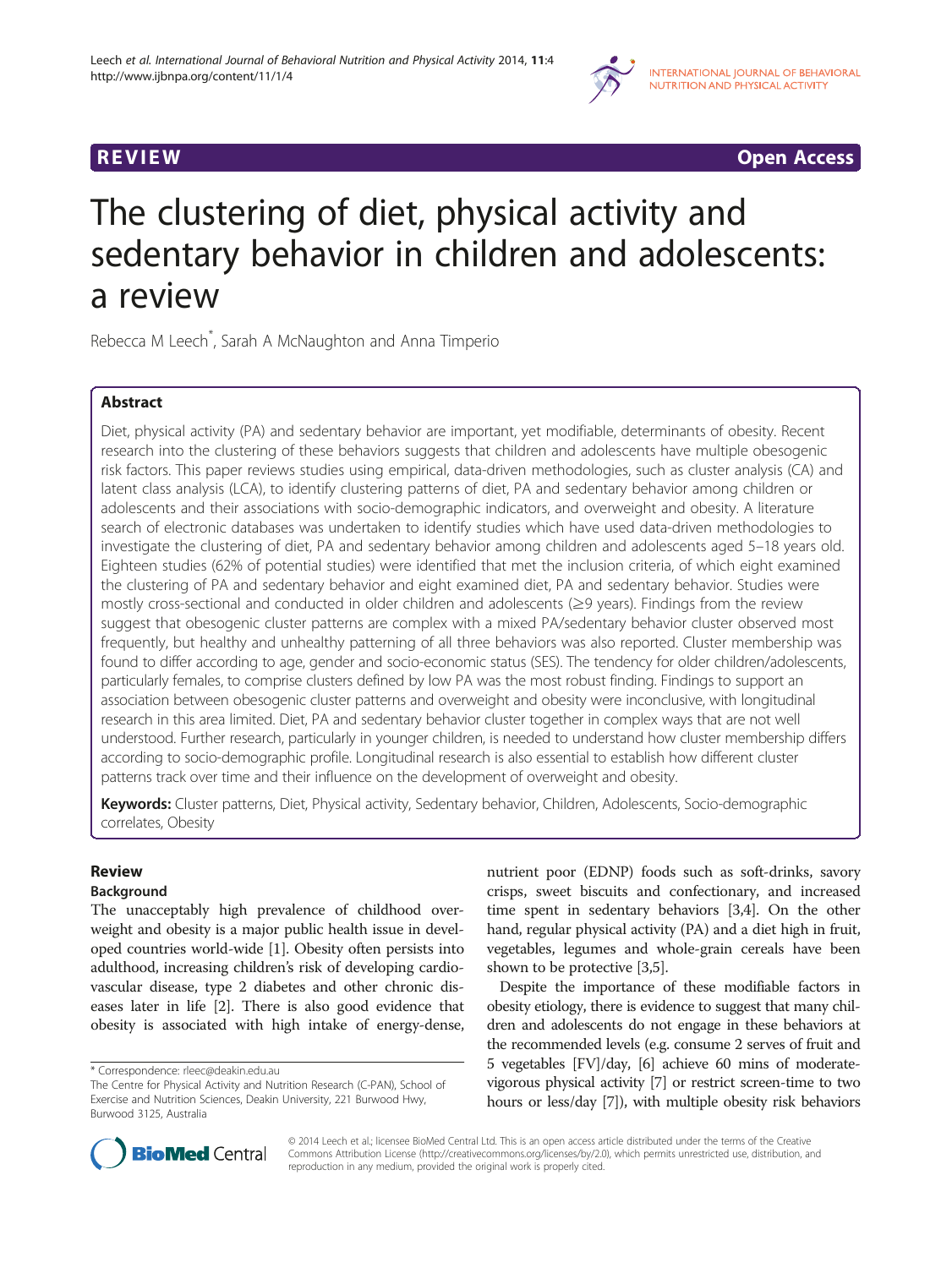often occurring together. For example, Sanchez et al. [\[8\]](#page-6-0) reported that almost 80% of 11–15 years olds had multiple dietary and PA risk factors. While in a representative population sample of 1,568 grade 6, 8 and 10 students from Australia, Hardy and colleagues found that approximately 51% boys and 43% of girls had three or more behavioral risk factors for obesity that included: low PA; high screen time; low FV; high soft drink consumption; and high snack intake [\[9\]](#page-6-0).

Clustering or the co-existence of groups of people who share similar characteristics is a concept that has been successfully applied to understanding the relationships between different lifestyle behaviors [[10,11](#page-6-0)]. The rationale underlying a focus towards clustering stems from the acknowledgement that the influences on lifestyle are multivariate and interactive [[10](#page-6-0)]. For example, diet, PA and sedentary behavior may combine in complex ways that have a cumulative effect on the development of overweight and obesity [\[8](#page-6-0)]. This has important implications for public health because understanding which behaviors need to be targeted simultaneously and in whom obesogenic behaviors cluster together can be used to assist in the development of targeted obesity prevention initiatives. Interventions that are appropriately targeted and effectively bring about multiple behavior change, may be more cost-effective and maximise reach, to those most in need [[12,13](#page-6-0)].

Exploratory, data-driven methods such as cluster analysis (CA) or latent class analysis (LCA) to investigate cluster patterns have become increasingly common. These approaches aim to maximally separate people into mutually exclusive groups who share similar characteristics [\[14,15](#page-7-0)]. Data-driven methodologies do not impose a predefined definition of what is a healthy or unhealthy behavior, and therefore they are a more person-centered approach that seeks to uncover homogenous groups of people based on the actual structure of the data [[14](#page-7-0)]. For this reason, a number of studies have emerged in the past decade that have used these alternative methods to better understand the relationships between diet, PA and sedentary behavior among children and adolescents and a possible cumulative effect of an unhealthy clustering of these behaviors on the development of overweight and obesity [\[16-18\]](#page-7-0). However, no review of obesogenic cluster patterns derived using data-driven methods in children and adolescents could be found in the published literature. Childhood and adolescence are key periods of interest because these are potentially important times wherein patterns of obesogenic behaviors are shaped and evidence suggests that diet, PA and sedentary behaviors may track into adulthood [\[19](#page-7-0)-[22](#page-7-0)]. In order to develop interventions for behavior change, we need to understand how these clusters differ by sociodemographic indicators. Age, gender and socio-economic status are of particular interest because these behaviors have been previously identified as important in influencing diet, PA and sedentary behaviors [\[23-26](#page-7-0)].

Therefore the aim of this paper is to critically review published studies in the peer-reviewed literature that have used data-driven methods to investigate the clustering patterns of diet, PA and sedentary behavior in children and adolescents and their associations with socio-economic indicators (age, gender and SES) and overweight and obesity.

#### Methods

Searches were conducted by using Medline, PubMed, Science Direct, Scopus and Google Scholar Databases using the following key words and their alternatives (provided in parentheses) in their truncated forms (e.g. singular not plural noun forms): children, adolescents, clustering patterns (clusters, behavior patterns, lifestyle patterns) dietary behavior (diet, nutrition), physical activity (exercise, physical fitness) and sedentary behavior (sedentariness, sedentary lifestyle, television, inactivity). A manual inspection of the bibliographies of recent references was also undertaken. One reviewer screened the titles and the abstracts of the articles yielded from the searches to identify potentially-relevant articles. These articles were then examined in full to determine their eligibility for inclusion.

To be eligible for inclusion in this review, studies had to be published before November 2012, use data-driven methods (e.g. CA or LCA) and include school-aged children and adolescents (ages 5–18 years). All identified articles were checked and only those that included an examination of the "patterning", "clustering" or "co-existence" of two or more obesogenic indicators of diet quality (e.g. FV consumption, EDNP food consumption, highenergy drinks, fat intake or overall diet quality); PA (intensity, duration or frequency during leisure-time and/or school-time), and sedentary behaviors (e.g. TV viewing, video watching, using the computer or internet and playing console games) were retained for this review. These behaviors are important correlates of overweight and obesity [[4,5](#page-6-0)[,27,28\]](#page-7-0). Studies that did not attempt to identify clusters on the basis of two or more of these behaviors or examined an interaction of these behaviors were not considered eligible.

While this review was not designed to be systematic, in order to provide a critical appraisal of literature and to identify potential gaps in the study of the clustering of obesogenic behaviors, the following characteristics of the studies were identified: 1) age range 2) sample size 3) study design 4) whether the reliability and validity of measures were reported 5) employment of strategies to minimise the subjectivity of data-driven methods to determine clusters, and 6) whether weight status was derived from self-reported or objective measures.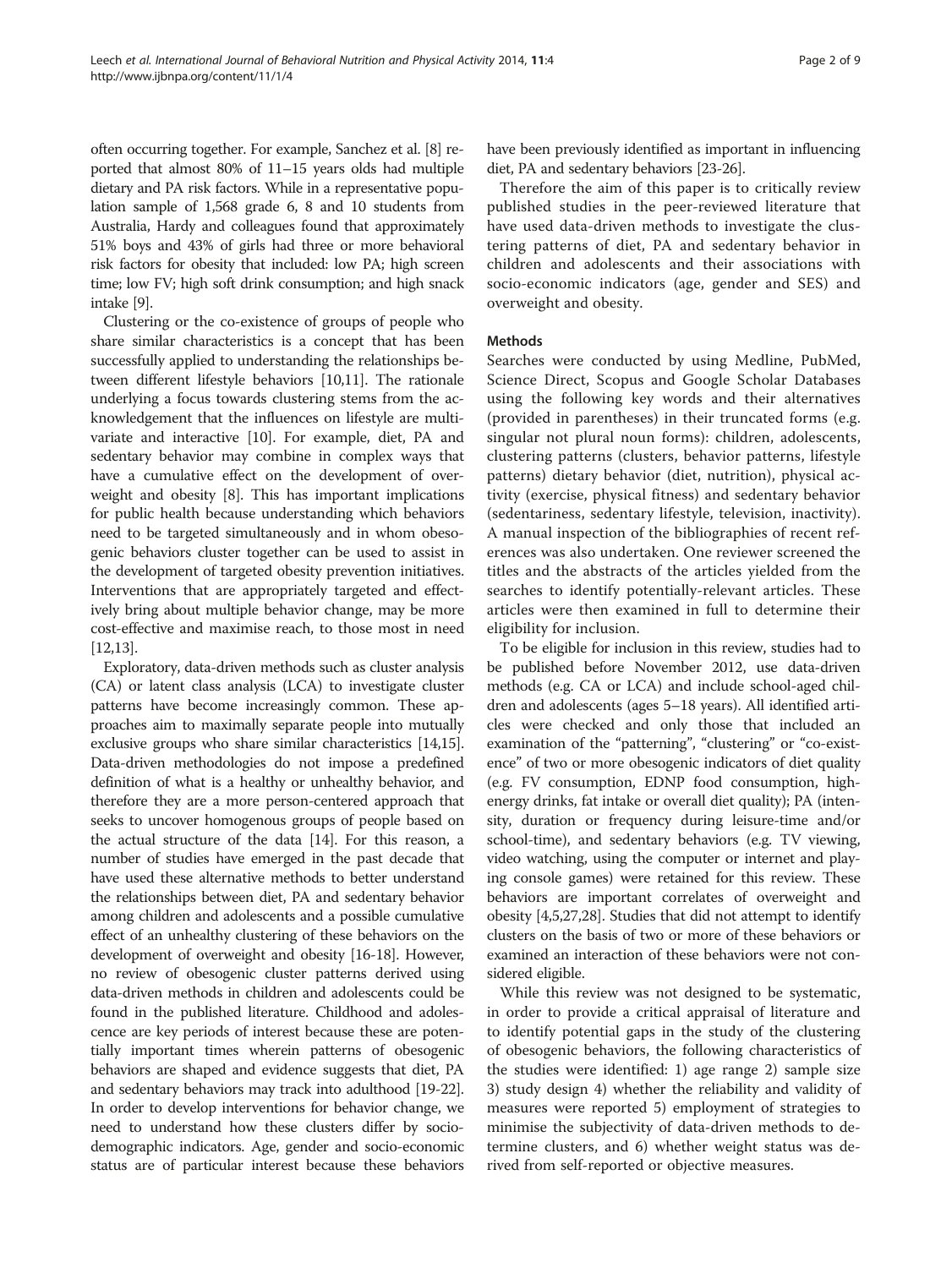#### **Results**

From the online literature search, 23 potential articles were initially retrieved. A further potential six articles were identified after manual inspection of several bibliographies. Of these articles, nine were excluded because focused on describing bivariate associations [\[29-31](#page-7-0)], co-prevalence of behaviors [\[8-10](#page-6-0)[,32,33](#page-7-0)], or linear combinations (e.g. factors derived from factor analysis, not clusters) of behavior variables [\[34](#page-7-0)-[36](#page-7-0)]. Eighteen articles (62% of potential studies) met the criteria for inclusion (Additional file [1\)](#page-6-0). These studies were published between 2002 [\[37\]](#page-7-0) and 2011 [[18](#page-7-0)], of which 15 used CA [[16,18,37-49\]](#page-7-0) and three used LCA [[17,50,51\]](#page-7-0) to determine clusters. With the exception of one study [[18\]](#page-7-0) that included children aged 5–12 years, the ages of children and adolescents in these studies ranged from 9–21 years. The sample sizes were moderate to large, with only three studies using sample sizes <500 [[18,45,48](#page-7-0)]. Most studies were conducted in Europe (9 studies [[38](#page-7-0)-[40,43](#page-7-0)-[47,49\]](#page-7-0)), or the USA (6 studies [[16,17,41](#page-7-0),[42,50,51](#page-7-0)]), one was a cross-national study in the USA and UK [[37\]](#page-7-0), and one study was conducted in each of Australia [[18\]](#page-7-0) and Canada [\[48](#page-7-0)]. Most studies were cross-sectional, only four included a prospective study design [\[16](#page-7-0),[40,42,50](#page-7-0)].

#### Cluster behaviors examined

Eight of the 18 studies examined the clustering of all three diet, PA and sedentary behavior [[16-18,40,43,45,48,49\]](#page-7-0), two studies examined diet and PA [\[41,44\]](#page-7-0), and eight studies examined PA and sedentary behavior [\[32,37-39,42,46,47,50](#page-7-0)]. No study was found that has examined diet and sedentary behavior only. Six studies also included other healthrelated variables such as smoking and/or alcohol use [[16,40,41,48\]](#page-7-0), parental involvement [[16,41](#page-7-0)], psychosocial behaviors [\[41](#page-7-0),[47\]](#page-7-0) and dieting behaviors [\[16](#page-7-0),[17\]](#page-7-0).

#### Measurement of cluster behaviors

Only one study used 24-hour recall methodology to collect dietary data [[43](#page-7-0)], two studies [[18](#page-7-0),[51\]](#page-7-0) used accelerometry to measure PA and one study [[38\]](#page-7-0) used ecological momentary assessment (EMA) to measure both PA and sedentary behavior. The remaining included studies relied on parental or self-report measures. Studies reporting both the reliability and validity for all of the diet, PA and sedentary behavior measures used were rare (Additional file [1\)](#page-6-0).

#### Methods to determine clusters

For studies that used CA, the methodological steps taken to ensure clusters were a reliable representation of the data were largely well described [\[14](#page-7-0)]. The influence that outliers and different absolute measurement scales of cluster variables may have on the cluster development were not addressed in three studies [\[39,41](#page-7-0),[49](#page-7-0)]. Only two studies [[39,49](#page-7-0)] did not report the use of empirical procedures to minimise subjectivity in determining the number of clusters, and four studies [\[39,47](#page-7-0)-[49](#page-7-0)] did not report the robustness of the final cluster solution. These issues are not relevant to LCA methodology which uses statistical modelling to indicate 'best fit' or number of clusters, also referred to as classes. For the three studies [[17,50,51\]](#page-7-0) that used LCA, the indices used to select the best fit model were clearly described.

#### Cluster patterns

The number of clusters observed across the studies ranged from three [[39,48,51\]](#page-7-0) to seven [[16](#page-7-0),[42](#page-7-0)]. The cluster pattern most frequently observed was a mixed PA/sedentary behavior pattern (8 studies [\[22,37,39,42,46,48,50,51](#page-7-0)]), characterised by either high levels of PA with high levels of sedentary behavior or vice-versa. No high diet quality/low sedentary behavior pattern was observed whereas a low diet quality/high sedentary behavior pattern was noted in three studies [\[17,18,40](#page-7-0)].

Two studies [[41](#page-7-0),[44\]](#page-7-0) found evidence of a healthy clustering of diet and PA, but the study by Mistry et al. [[41](#page-7-0)] also included other health behaviors. In contrast, a low diet quality/low PA cluster was also reported in these same two studies. The healthy and unhealthy clustering patterns of diet and PA were observed despite the different methodologies used to measure the dietary behaviors; Sabbe et al. [[44](#page-7-0)] calculated two dietary indexes (a 'dietary diversity index' and an 'excess index') from 19 food frequency questionnaire (FFQ) items, whereas Mistry et al. [[41](#page-7-0)] used a measure of FV consumption from two short survey questions.

A common pattern across eight studies [\[37-39,42,46](#page-7-0), [47,50,51\]](#page-7-0) examining the clustering of PA and sedentary behavior was that many clusters were defined by high levels of sedentary behavior. In a cross-sectional study of 1371 adolescents aged 13–16 years, Gorely et al. [[38](#page-7-0)] identified five clusters for boys and girls separately, including an 'Actives' cluster and a 'sedentary TV watchers' cluster, based on six categories of PA and sedentary behavior that were measured in real time using EMA. In the latter cluster only 26% of boys and 9% of girls also met the PA recommendation of 60 minutes/day. Furthermore, the proportion of adolescents comprising the sedentary cluster was much greater than the proportion comprising the 'Actives' cluster (boys: 30% versus 15%; girls: 23% versus 14%).

Six studies [\[38,39,42,46,47,50](#page-7-0)] found cluster patterns characterised by high PA/low sedentary behavior, although two of these were large-scale prospective studies that both utilised National Longitudinal Study of Adolescent Health (Add Health) data but different methodologies (CA [[42](#page-7-0)] and LCA [[50\]](#page-7-0)) to determine the clusters. Interestingly the CA and LCA approaches also yielded a different number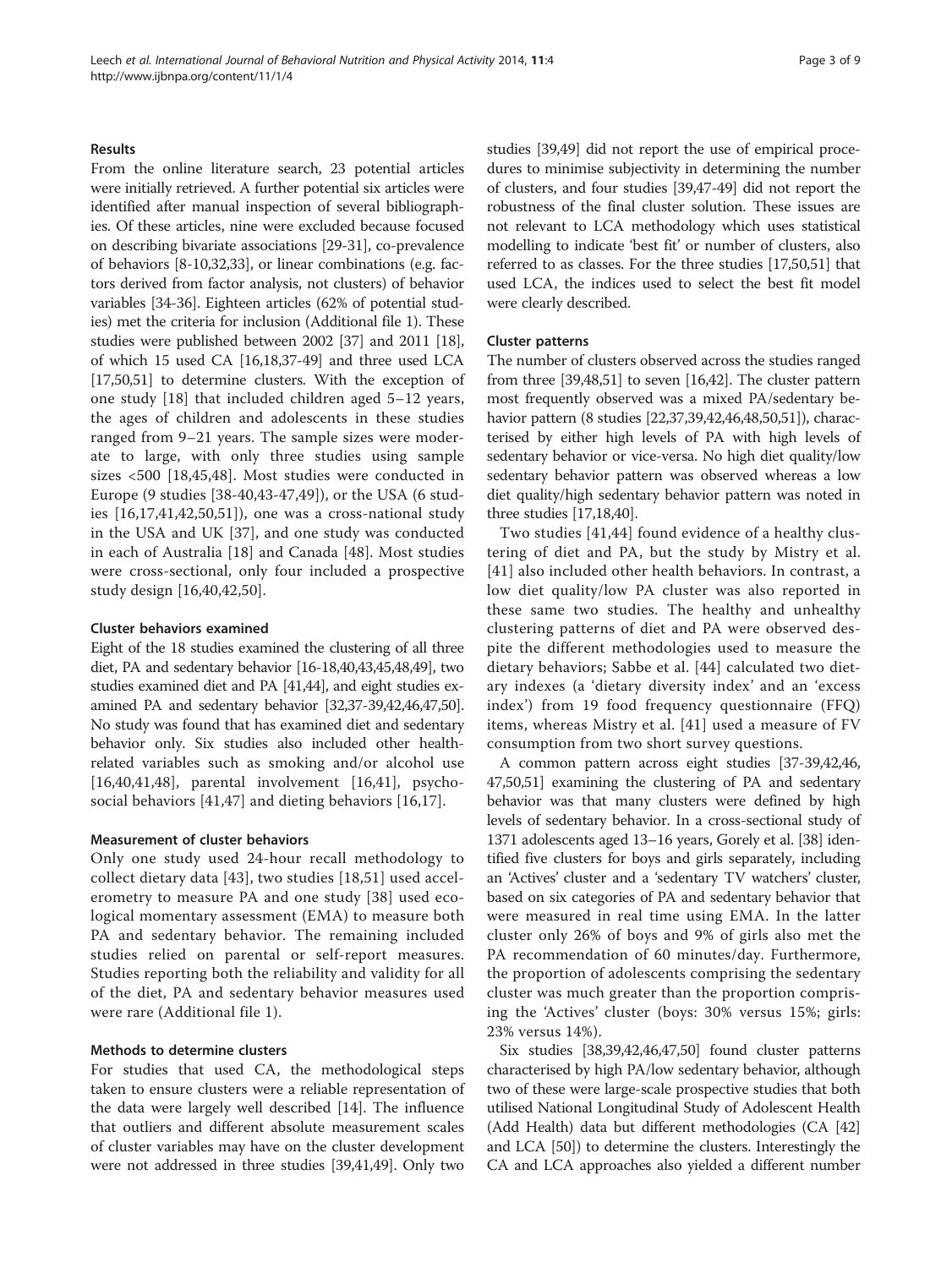of clusters with Nelson et al. [\[42](#page-7-0)] finding seven clusters and Liu et al. [[50](#page-7-0)] finding five clusters. Three studies [\[46,47,51](#page-7-0)] found evidence to support an unhealthy clustering of PA and sedentary behavior, whereas other research suggests that high levels of PA can coexist with high levels of sedentary behavior or vice-versa [[22,37,39,42,43,46,50,51\]](#page-7-0).

All three diet, PA and sedentary behavior were found to cluster in healthy [\[18,43,45,49\]](#page-7-0) and unhealthy ways [[43,45,48,49](#page-7-0)]. However, most children and adolescents fell into a mixed category in which they exhibited one or two healthy behavior(s) concomitant with one or more unhealthy behavior(s). In a large cross-sectional study of 2084 adolescents from 10 European countries, Ottevaere and colleagues [\[43\]](#page-7-0) identified an unhealthy, a healthy, and three mixed cluster patterns. The largest proportion of adolescents (42%) was categorized as inactive but with low levels of sedentary behavior and a high diet quality. Similar cluster patterns were found in Australian [[18\]](#page-7-0) and Belgian [[45](#page-7-0)] child populations.

# Socio-demographic correlates of clusters Age

Of seven studies [[18,37,42](#page-7-0),[43,48,50,51](#page-7-0)] that investigated the association between cluster patterns and age, four [[18,42,43,50\]](#page-7-0) found that younger children/adolescents tended to be in clusters defined by high levels of PA, irrespective of the other behaviors examined. In two cross-sectional studies this relationship was gender specific with higher levels of PA observed in younger boys [[51\]](#page-7-0) and younger girls [[37\]](#page-7-0). In the prospective "Add Health" study that examined self-reported PA and sedentary behavior in a nationally representative cohort of 13,339 American adolescents aged 11–21 years, Liu et al. [[50\]](#page-7-0) reported that older adolescents were significantly more likely to be in the low PA/low sedentary behavior cluster. Furthermore, for all clusters, the odds of engaging in ≥5 bouts of MVPA per day reduced into adulthood. The methodology of this study was strong; the rate of follow-up was high (88%) and adjustments were made for important confounders and baseline PA. In contrast, Turner et al. [[48\]](#page-7-0) found no association between age and clustering of PA with other behaviors, but their study used a convenience sample of adolescents of whom 85% achieved PA recommendations. Of two cross-sectional studies [\[18,43\]](#page-7-0) that examined clustering of diet, PA and sedentary behavior, both found younger children were more likely to be in the healthiest cluster for these behaviors.

# Gender

Nine of the 18 studies [\[17,39](#page-7-0)-[45,48\]](#page-7-0) examined the association between cluster patterns and age and seven studies [\[16,37,38,41,46,50,51\]](#page-7-0) generated cluster patterns for

boys and girls separately. All studies except one [[48](#page-7-0)] found either different clusters patterns by gender or a significant difference in the proportion of boys and girls within the clusters. A consistent trend across these studies was that a higher proportion of boys were in the high PA clusters [\[37,39,44](#page-7-0)-[46,50](#page-7-0),[51](#page-7-0)] whereas more girls were in the low PA clusters [[38,39,41,46,50](#page-7-0)]. Common to three studies [\[43](#page-7-0)-[45](#page-7-0)] was a healthy diet/low PA and a mixed or unhealthy diet/high PA cluster pattern that comprised more girls and boys, respectively. In contrast, Boone-Heinonen et al. [[16\]](#page-7-0) found an unhealthy clustering of diet and PA that was specific to girls.

Gender differences in cluster patterns have been found in studies that have examined a broader range of obesogenic behaviors. For example, Gorely et al.[\[38](#page-7-0)] and Marshall et al. [\[37\]](#page-7-0) observed gender specific clusters where girls tended to engage in higher levels of homework and/or socializing on the phone whereas boys were more likely to be in the high screen-time clusters. Liu et al. [[50\]](#page-7-0) found that males were more likely to be in a high PA cluster where 'skating' was the dominant sport. Huh et al. [[17\]](#page-7-0) reported two high sedentary behavior/high fat and sugar snack clusters that were differentiated by being either weight conscious or not weight conscious, with girls significantly less likely than boys to be in the latter cluster relative to an "active, healthy eating" cluster (Odd ratio  $[OR] = 0.34$ ,  $p = 0.005$ ).

# Socio-economic status

Nine studies were identified that examined whether cluster patterns could be characterised by SES [[16,17](#page-7-0), [40,41](#page-7-0),[43,44,50](#page-7-0)-[52](#page-7-0)]. Level of parental education was the most common measure of SES [[16,41](#page-7-0),[43,44,50](#page-7-0)-[52](#page-7-0)], followed by parental income [[16,42,50](#page-7-0)]. Other measures of SES included: receipt of free or reduced cost school lunches [[17\]](#page-7-0), poverty level [\[41\]](#page-7-0) and adolescent education level (according to Germany's different types of school systems) [[40\]](#page-7-0). Cluster patterns characterised by high PA/sports participation were significantly associated with a higher level of parental education  $[16,50,52]$  $[16,50,52]$  $[16,50,52]$  $[16,50,52]$  $[16,50,52]$ , family income  $[16,42,50]$  $[16,42,50]$  $[16,42,50]$  $[16,42,50]$  $[16,42,50]$  and adolescent education level [[40\]](#page-7-0), regardless of the other behaviors examined and even after controlling for gender [\[16](#page-7-0),[50](#page-7-0)]. High sedentary behavior clusters were associated with low parental education, family income [\[16,42,50\]](#page-7-0) and receipt of free/reduced cost school lunches [[17\]](#page-7-0). Additionally, Ottevaere et al. [[43\]](#page-7-0) reported that boys and girls who have the higher educated parents were more likely to be in the healthy cluster and the healthy eating, low PA and low sedentary behavior cluster. Conversely, two studies found no association between cluster membership and SES [[44,51\]](#page-7-0).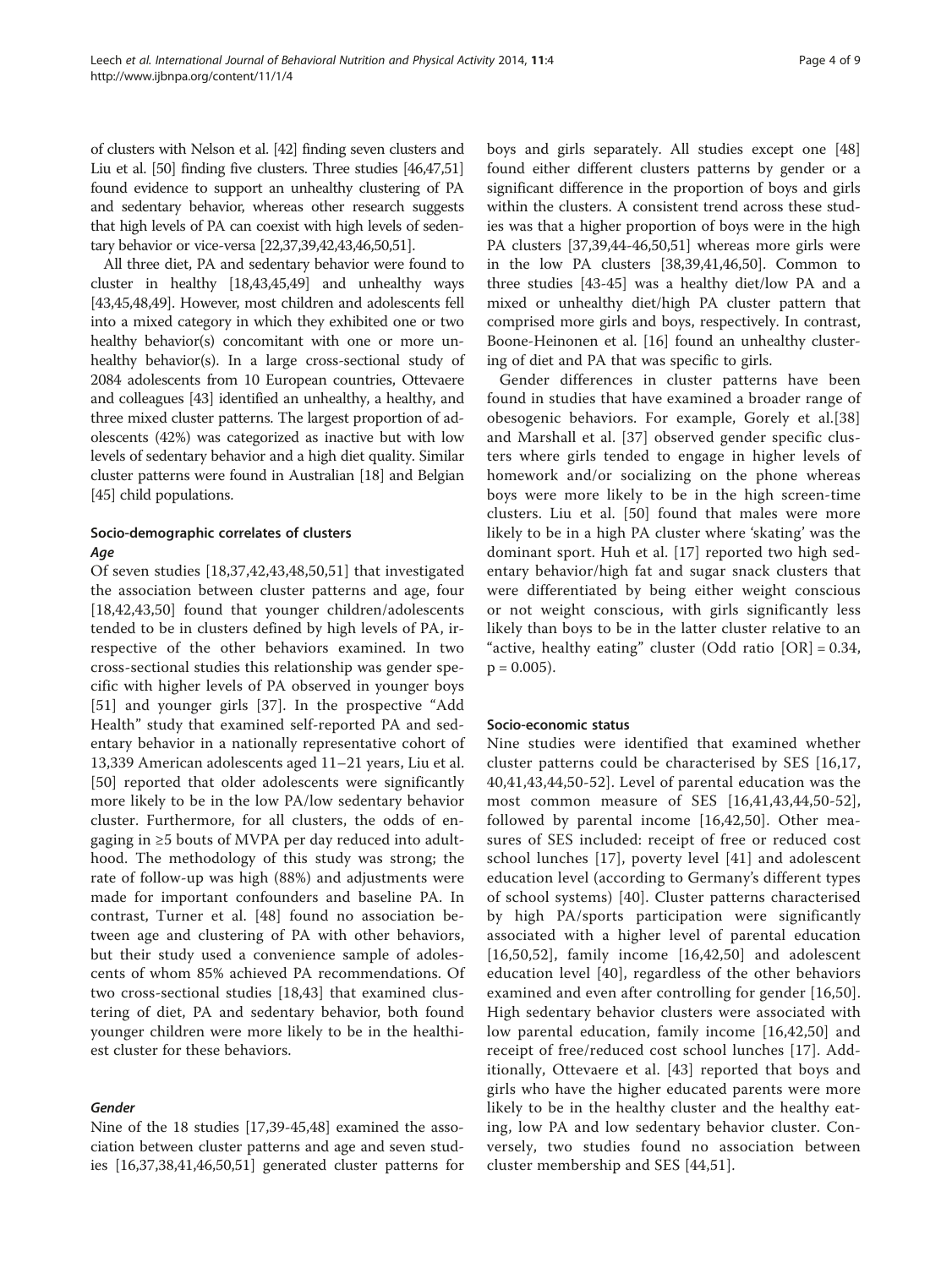#### Associations with overweight/obesity

Additional file [2](#page-6-0) presents a table that summarises the 13 studies identified that have examined associations between cluster membership and weight status or body mass index (BMI). Weight status or BMI was calculated from measured height and weight in seven studies [[16-18,39,40,43](#page-7-0),[51\]](#page-7-0). Most studies [[37,40](#page-7-0),[43-46](#page-7-0)] used internationally accepted cut-points [[53\]](#page-7-0) to determine weight status while three studies [\[16,17,51](#page-7-0)] used USA specific cut-points [\[54\]](#page-7-0). Eight studies [\[18,37,39,40,43-45,48](#page-7-0)] employed univariate or bivariate statistical techniques to investigate associations and few [[16,40\]](#page-7-0) examined associations longitudinally. Of these, five, including two longitudinal studies, found evidence of a possible synergistic effect of multiple unhealthy behaviors on overweight or obesity [[16,17,40,46,51](#page-7-0)], two studies found an unexpected inverse association with an unhealthy cluster pattern [[16,49\]](#page-7-0), and seven studies found no association [[18,37,39](#page-7-0),[43-45,48](#page-7-0)].

Across four studies, clusters characterised by either low PA [[16,40,46\]](#page-7-0) or high sedentary behavior [[16,17,46,51](#page-7-0)] were positively associated with overweight. In a large cross-sectional study ( $n = 12,538$ ) based in 9 European countries, te Velde et al. [[46](#page-7-0)] found that compared to children in the high PA/low sedentary behavior cluster, boys and girls in the low PA/high sedentary behavior cluster and the high TV viewing cluster, had the highest odds of being overweight, respectively. This study was of high quality with high response rates and adjustment for important confounders. Huh et al. [\[17](#page-7-0)] reported significantly higher obesity prevalence among 997 4th grade children in two clusters defined by high TV/video game use, consumption of high fat, high sugar snacks compared to three other clusters  $(p < 0.001)$ . Conversely Cameron and colleagues [\[18](#page-7-0)] observed no association between BMI z-scores and the "Energydense snackers who watch TV cluster". However, in the study by Huh et al. [\[17](#page-7-0)], 41% of the sample was overweight or obese and Cameron et al. [[18](#page-7-0)] drew their sample from areas of low SES, limiting the generalizability of these results.

Bivariate analyses of a four year longitudinal study conducted in a subsample  $(n = 389)$  of German children aged ten at baseline found obesity incidence was significantly higher ( $p < 0.05$ ) in the low PA/mixed diet quality/moderate media time cluster [[40](#page-7-0)]. One large prospective study  $(n = 9,251)$  of  $11-21$  year olds found, that compared to the high PA/sports cluster, adolescent girls in the: 'Average diet & activity', 'Sedentary behaviors', and 'Restrictive dieting & smoking' clusters were more likely to be obese five years later, after adjusting for race, household income, parental education, age and season [[16](#page-7-0)]. No longitudinal associations were observed among boys in this study.

#### **Discussion**

This review of studies that have used data-driven methodologies to examine clustering of obesogenic behaviors has shown that diet, PA and sedentary behavior cluster in children and adolescents in both healthy and unhealthy ways. It has also demonstrated that cluster patterns are complex with all studies observing the co-occurrence of both healthy and unhealthy behaviors. This review found a high frequency of clusters defined by high levels of sedentary behavior. This is of concern given the growing evidence to suggest that sedentary behavior is independently and positively associated with poor health outcomes [[55,56](#page-7-0)]. Cluster patterns were found to differ according to age, gender and SES. A consistent finding was the higher proportion of girls; older children/adolescents; and children/adolescents from a low SES in the clusters defined by low levels of PA. There was some evidence to suggest that boys are more likely to be in clusters characterized by poor diet quality and that children from a low SES are more likely to be in clusters defined by high levels of sedentary behavior; however it should be noted that these conclusions are based on a small number of studies that were inconsistent in the types of dietary, PA and/or sedentary behaviors examined. The evidence in relation to a cumulative effect of these behaviors on obesity outcomes is inconsistent; some studies found a higher prevalence of overweight/obesity in unhealthy clusters while other studies found no association at all. However, the consistent finding that older children/adolescents and girls are overrepresented in clusters defined by low PA is supported by a wealth of data that consistently shows PA to decline with age [\[22,57-59\]](#page-7-0) and that girls are less active than boys [[57,60](#page-7-0)[,61\]](#page-8-0).

#### Limitations of the reviewed studies

It has been previously suggested that CA may be a potential tool for screening populations because it reveals what behaviors actually coexist within populations [[43,44\]](#page-7-0); however this statistical method, like LCA, is not without its limitations. Importantly, the cluster patterns observed may only be specific to the cultures and populations studied and caution is needed when generalizing results from studies that use data-driven methods. CA involves subjective decision-making by the researcher when deciding: 1) whether to determine gender or agespecific clusters; 2) how the cluster variables are treated (e.g. continuous or categorical); 3) which type of clustering method to use (e.g. Ward's method or k-means); and finally, 4) which cluster solution is the most "meaningful" - all of which can affect the number and types of clusters determined [[14\]](#page-7-0). LCA has some advantages over CA because this approach minimises subjectivity by using statistical indexes to indicate the best model fit or number of clusters [\[15\]](#page-7-0). However, it is important to note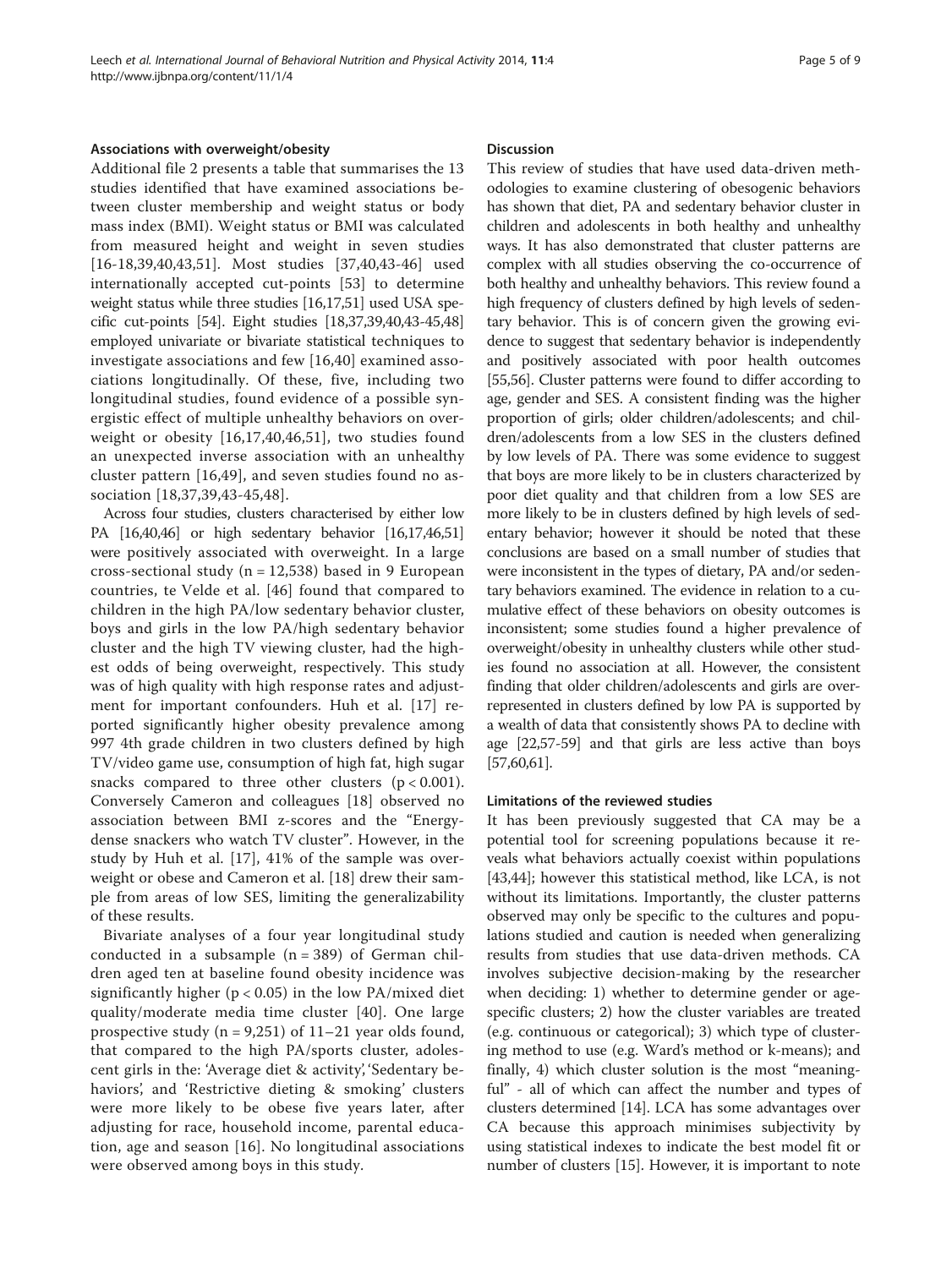that the choice of "best model fit statistics" is also subjective, varies across studies and may therefore influence cluster identification. LCA may also yield different results to CA. For example, two studies analysed the same data, one using CA [[42](#page-7-0)] and the other LCA [\[50\]](#page-7-0), but found a different a number of clusters. While most studies adequately reported how the clusters were developed and assessed cluster reliability, there was substantial heterogeneity in the types of clustering methods used and how cluster variable were treated across these studies, which may partly explain the inconsistencies in the types of clusters found.

Most of the studies included in this review were crosssectional. This is an important limitation because children and adolescents who are overweight or obese may be actively trying to lose weight therefore confounding important associations. Currently it is unclear whether obesogenic cluster patterns are longitudinally associated with different socio-demographic indicators and overweight and obesity. Furthermore the stability of cluster patterns over time has not been explored. The types of dietary, PA and sedentary behaviors examined across the studies were heterogenous, making studies difficult to compare. Cluster patterns tended to differentiate more strongly for PA and sedentary behavior than for dietary behaviors; however almost all the studies included the examination of PA and sedentary behavior and just over half of the studies examined dietary behaviors. Few studies have specifically examined the clustering of diet and PA and no study could be found that has examined the clustering of diet and sedentary behavior. The dietary behaviors examined across the studies were inconsistent and highly variable which limits comparisons across studies.

While the scope of this review was limited to school-aged children and adolescents (age-range: 5–18 years), the majority of studies identified focused on older children or adolescents aged nine years and over. Approximately half of the studies reviewed investigated the socio-demographic correlates of cluster patterns, making it difficult to draw definitive conclusions about associations. In addition, indicators of SES, other than parental education, have been little researched.

Another limitation of the included studies is that selfreport surveys were used to collect data on the examined behaviors with a number of studies not reporting their reliability and validity, particularly for the sedentary behavior variables. Where reported, most instruments had acceptable reliability but low to moderate validity. Only one study measured diet using a 24 hour recall, two studies used an objective measure of PA, and no study used an objective measure of sedentary behavior. The recall and social-desirability biases that accompany self-report measures are well known and may lead to misclassification bias [[62,63\]](#page-8-0). This issue was highlighted by Saunders et al. [\[64](#page-8-0)] who noted that the study by Jago et al. [\[39](#page-7-0)] reported large differences between clusters using the self-report PA measures when the accelerometer data showed little difference between the groups. This issue may also be compounded in six studies that examined associations with overweight/obesity based on self-report measures of weight status. While Goodman et al. [\[65](#page-8-0)] concluded that BMI based on adolescent selfreport height and weight is a valid measure of weight status, some evidence suggests that parental report may overestimate children's weight [\[66,67](#page-8-0)] and underestimate children's height [\[67\]](#page-8-0). As for dietary intake, underreporting of energy intake by children and adolescents has been consistently positively associated with adiposity, and increases with age, but the impact of children's weight status on parental report of children's dietary intake is currently unclear [[68](#page-8-0)]. While robust and valid measures are critical for accurate assessment of diet, PA and sedentary behavior, it is important to recognise that each life-stage (young childhood, older childhood and adolescence) presents unique challenges to researchers in the selection of measurement tools that are not only feasible but can accurately capture these behaviors [\[69,70](#page-8-0)].

## Strengths and limitations of review

This review was the first to examine the clustering of diet, PA and sedentary behavior in children and adolescents, and their associations with socio-demographic indicators and overweight/obesity. Studies were identified from an extensive search of the published literature conducted in a range of data-bases. The broad definition of search terms applied across multiple databases enabled the identification of many potential studies; however, as this was not a systematic review, it is possible that some studies may have been missed. This review focussed on a limited range of diet behaviors (e.g. intake of FV, EDNP foods or high energy drinks and measures of overall diet quality), socio-demographic indicators (age, gender and SES), and included only studies that have used data-driven methodologies, therefore narrowing its scope. This review also included studies that have examined other health behaviors such as smoking or alcohol. It is unclear whether these behaviors influenced the types of clusters generated and whether this influenced the relationship between obesogenic behaviors and socio-demographic characteristics and obesity outcomes. Nonetheless, this review may provide important insights into how obesogenic behaviors cluster together and in whom they cluster together, that may assist the design and targeting of public health initiatives aimed at combating obesity.

#### Conclusions: Implications for future research

This review of studies that have used data-driven methodologies to examine clustering of obesogenic behaviors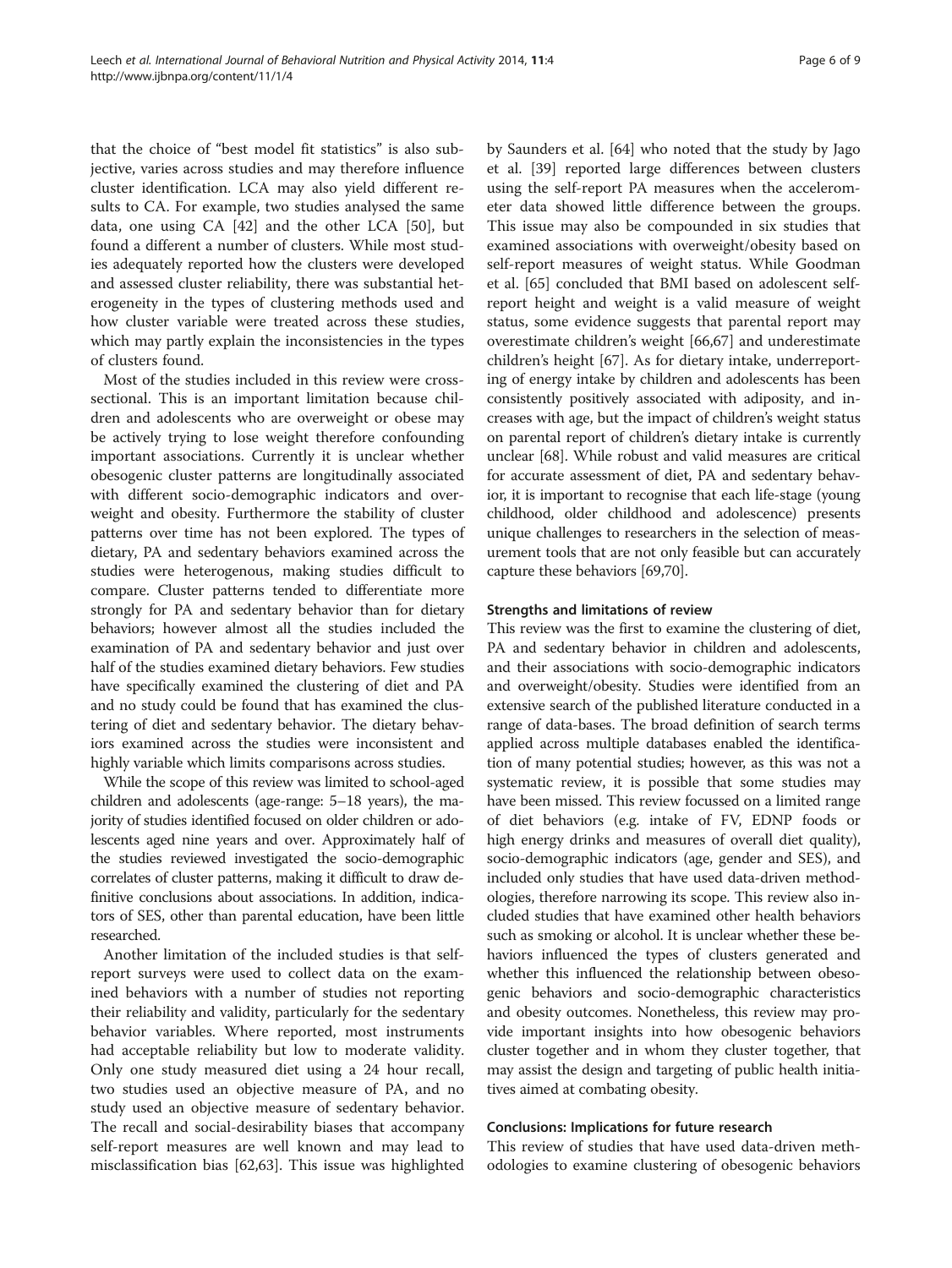<span id="page-6-0"></span>has shown that diet, PA and sedentary behaviors can cluster in complex ways that are both conducive and deleterious to good health and that these clusters differ across socio-demographic groups and are not consistently associated with overweight/obesity. The complexity of these findings implies that we cannot assume that healthy levels of one behavior is indicative of an overall healthy lifestyle. Healthy behaviors may potentially compensate unhealthy ones and explain the equivocal association with overweight/obesity. This suggests that screening of populations may help to appropriately select and target behaviors for obesity prevention, which may in turn maximise the reach and cost-effectiveness of these interventions [13].

Of concern, is the number of clusters defined by high levels of sedentary behavior with some evidence suggesting important gender differences in the types of sedentary behaviors pursued by children and adolescents [[37,38](#page-7-0)]. Future research should consider examining how different types of sedentary behavior cluster with diet and PA for boys and girls separately. The identification of older children and adolescents, and particularly females, in the clusters defined by low PA, suggest that research designed to elucidate the mediators of low PA in these target groups would be beneficial.

Given the consistent finding of age and gender differences in the types of obesogenic cluster patterns found among children and adolescents, future research should incorporate samples sizes sufficient to determine cluster patterns separately by age and gender. There is also a need for clusters to be determined from valid and reliable measures of diet, PA and sedentary behavior; however, additional evidence examining a broader range of behaviors and their contextual and/or environmental mediators would also provide rich information to inform future interventions.

Longitudinal evidence that examines younger children is crucial; understanding how the clustering of obesogenic behaviors track over time and the critical periods where PA declines and poor dietary habits and sedentary behavior increase during childhood are imperative to inform the timing of interventions. Large-scale prospective studies are also needed to establish how cluster patterns vary by different socio-demographic indicators and the long-term exposure of different clustering patterns on the development of overweight and obesity.

# Additional files

[Additional file 1:](http://www.biomedcentral.com/content/supplementary/1479-5868-11-4-S1.pdf) Characteristics of studies included in review of clustering of diet, PA and sedentary behaviors of children and adolescents\*.

[Additional file 2:](http://www.biomedcentral.com/content/supplementary/1479-5868-11-4-S2.pdf) Associations of clustering patterns of diet, PA and sedentary behaviors with BMI or weight status in children and adolescents.

#### **Abbreviations**

BMI: Body mass index; CA: Cluster analysis; EMA: Ecological momentary assessment; EDNP: Energy-dense nutrient poor; FFQ: Food frequency questionnaire; FV: Fruit and vegetable; LCA: Latent class analysis; OR: Odd ratio; PA: Physical activity; SES: Socio-economic status; TV: Television.

#### Competing interests

All authors declare that they have no competing interests.

#### Authors' contributions

RML retrieved and critically analysed the studies within the review. RML drafted the manuscript. AT and SAM supervised the study and assisted with the analysis and interpretation of the reviewed studies. All authors critically reviewed drafts of the manuscript. All authors read and approved the final manuscript.

#### Authors' information

RML was an Honours student at Deakin University at the time the manuscript was drafted and is currently a Ph.D. student, also at Deakin University. RML is a registered Associate Nutritionist (ANutr). RML's qualifications also include a Bachelor of Food Science & Nutrition (Honours) and a Master of Clinical Epidemiology (coursework). AT (Ph.D.) is an Associate Professor and Senior Researcher at Deakin University. SAM (Ph.D.) is an Australian Research Council Future Fellow and an Accredited Practising Dietitian (APD) at Deakin University.

#### Acknowledgements

AT was supported by a VicHealth Public Health Research Fellowship during the preparation of the manuscript and SAM is supported by an Australian Research Council (ARC) Future Fellowship (FT100100581). The funding bodies had no role in the analysis or preparation of the manuscript.

#### Received: 9 May 2013 Accepted: 10 January 2014 Published: 22 January 2014

#### References

- Waters E, de Silva-Sanigorski A, Hall BJ, Brown T, Campbell KJ, Gao Y, Armstrong R, Prosser L, Summerbell CD: Interventions for preventing obesity in children. Cochrane Database Syst Rev 2011, 12, CD001871.
- 2. Lobstein T, Bauer L, Uauy R, the IASO International Obesity TaskForce: Obesity in children and young people: a crisis in public health. Obes Rev 2004, 5(suppl 1):4–85.
- 3. World Health Organization: Report of a joint WHO/FAO expert consultation. Diet, nutrition and the prevention of chronic diseases. Geneva: WHO; 2003.
- Carlson JA, Crespo NC, Sallis JF, Patterson RE, Elder JP: Dietary-related and physical activity-related predictors of obesity in children: a 2-year prospective study. Child Obes 2012, 8:110–115.
- 5. Swinburn BA, Caterson I, Seidell JC, James WPT: Diet, nutrition and the prevention of excess weight gain and obesity. Public Health Nutr 2004, 7:123–146.
- 6. National Health and Medical Research Council: Australian dietary guidelines. Canberra: National Health and Medical Research Council; 2013.
- 7. Department of Health and A: Australia's physical activity recommendations for 5–12 year olds. Canberra: Department of Health and Ageing; 2004.
- 8. Sanchez A, Norman GJ, Sallis JF, Calfas KJ, Cella J, Patrick K: Patterns and correlates of physical activity and nutrition behaviors in adolescents. Am J Prev Med 2007, 32:124–130.
- 9. Hardy LL, Grunseit A, Khambalia A, Bell C, Wolfenden L, Milat AJ: Co-occurrence of obesogenic risk factors among adolescents. J Adolesc Health 2012, 51:265–271.
- 10. Pronk NP, Anderson LH, Crain AL, Martinson BC, O'Connor PJ, Sherwood NE, Whitebird RR: Meeting recommendations for multiple healthy lifestyle factors. Prevalence, clustering, and predictors among adolescent, adult, and senior health plan members. Am J Prev Med 2004, 27:25-33.
- 11. Schuit AJ, van Loon AJ, Tijhuis M, Ocke M: Clustering of lifestyle risk factors in a general adult population. Prev Med 2002, 35:219–224.
- 12. Prochaska JJ, Spring B, Nigg CR: Multiple health behavior change research: an introduction and overview. Prev Med 2008, 46:181–188.
- 13. Prochaska JO: Multiple health behavior research represents the future of preventive medicine. Prev Med 2008, 46:281–285.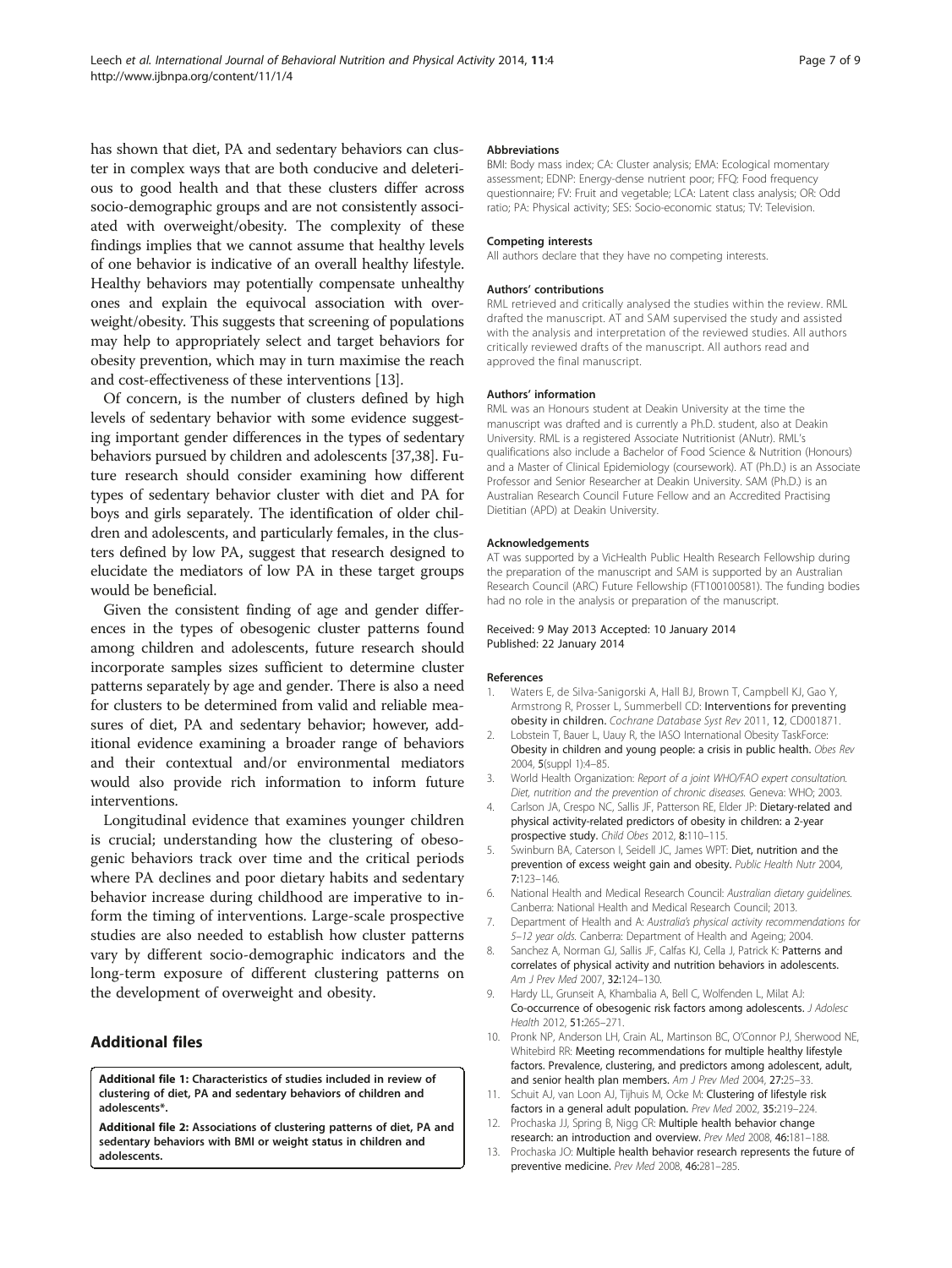- <span id="page-7-0"></span>14. Everitt BS, Landau S, Leese M, Stahl D: Cluster analysis. 5th edition. West Sussex: John Wiley & Sons, Ltd; 2011.
- 15. Muthen B, Muthen LK: Integrating person-centered and variable-centered analyses: growth mixture modeling with latent trajectory classes. Alcohol Clin Exp Res 2000, 24:882–891.
- 16. Boone-Heinonen J, Gordon-Larsen P, Adair LS: Obesogenic clusters: multidimensional adolescent obesity-related behaviors in the U.S. Ann Behav Med 2008, 36:217–230.
- 17. Huh J, Riggs NR, Spruijt-Metz D, Chou C-P, Huang Z, Pentz M: Identifying patterns of eating and physical activity in children: a latent class analysis of obesity risk. Obesity (Silver Spring, Md) 2011, 19:652–658.
- 18. Cameron AJ, Crawford DA, Salmon J, Campbell K, McNaughton SA, Mishra GD, Ball K: Clustering of obesity-related risk behaviors in children and their mothers. Ann Epidemiol 2011, 21:95–102.
- 19. Biddle SJ, Pearson N, Ross GM, Braithwaite R: Tracking of sedentary behaviours of young people: a systematic review. Prev Med 2010, 51:345–351.
- 20. Lake AA, Mathers JC, Rugg-Gunn AJ, Adamson AJ: Longitudinal changes in food habits between adolescence (11–12 years) and adulthood (32–33 years): the ASH30 study. J Public Health 2006, 28:10–16.
- 21. Lien N, Lytle L, Klepp K: Stability in consumption of fruit, vegetables and sugary foods in a cohort from age 14 to age 21. Prev Med 2001, 33:217–226.
- 22. Telama R: Tracking of physical activity from childhood to adulthood: a review. Obes Facts 2009, 2:187–195.
- 23. Ball K, Cleland VJ, Timperio AF, Salmon J, Crawford DA: Socioeconomic position and children's physical activity and sedentary behaviors: longitudinal findings from the CLAN study. J Phys Act Health 2009, 6:289–298.
- 24. Cameron AJ, Ball K, Pearson N, Lioret S, Crawford DA, Campbell K, Hesketh K, McNaughton SA: Socioeconomic variation in diet and activity-related behaviours of Australian children and adolescents aged 2–16 years. Pediatr Obes 2012, 7:329–342.
- 25. Cutler GJ, Flood A, Hannan P, Neumark-Sztainer D: Multiple sociodemographic and socioenvironmental characteristics are correlated with major patterns of dietary intake in adolescents. J Am Diet Assoc 2011, 111:230–240.
- 26. Rey-Lopez JP, Tomas C, Vicente-Rodriguez G, Gracia-Marco L, Jimenez-Pavon D, Perez-Llamas F, Redondo C, Bourdeaudhuij ID, Sjostrom M, Marcos A, et al: Sedentary behaviours and socio-economic status in Spanish adolescents: the AVENA study. Eur J Public Health 2011, 21:151–157.
- 27. Malik VS, Schulze MB, Hu FB: Intake of sugar-sweetened beverages and weight gain: a systematic review. Amer J Clin Nutr 2006, 84:274-288.
- 28. Newby PK: Are dietary intakes and eating behaviors related to childhood obesity? A comprehensive review of the evidence. J Law Med Ethics 2007, 35:35–60.
- 29. Kremers SPJ, De Bruijn G, Schaalma H, Brug J: Clustering of energy balance-related behaviours and their intrapersonal determinants. Psych Health 2004, 19:595–606.
- 30. Boynton-Jarrett R, Thomas TN, Peterson KE, Wiecha J, Sobol AM, Gortmaker SL: Impact of television viewing patterns on fruit and vegetable consumption among adolescents. Pediatrics 2003, 112:1321–1326.
- 31. Driskell MM, Dyment S, Mauriello L, Castle P, Sherman K: Relationships among multiple behaviors for childhood and adolescent obesity prevention. Prev Med 2008, 46:209–215.
- 32. Pearson N, Atkin AJ, Biddle SJ, Gorely T, Edwardson C: Patterns of adolescent physical activity and dietary behaviors. Int J Beh Nutr Phys Act 2009, 6:45.
- 33. Pearson N, Timperio A, Salmon J, Crawford D, Biddle SJ: Family influences on children's physical activity and fruit and vegetable consumption. Int J Beh Nutr Phys Act 2009, 6:34.
- 34. Gubbels JS, Kremers SP, Goldbohm RA, Stafleu A, Thijs C: Energy balancerelated behavioural patterns in 5-year-old children and the longitudinal association with weight status development in early childhood. Public Health Nutr 2012, 15:1402–1410.
- 35. Kontogianni MD, Farmaki AE, Vidra N, Sofrona S, Magkanari F, Yannakoulia M: Associations between lifestyle patterns and body mass index in a sample of Greek children and adolescents. J Am Diet Assoc 2010, 110:215–221.
- 36. Platat C, Perrin AE, Oujaa M, Wagner A, Haan MC, Schlienger JL, Simon C: Diet and physical activity profiles in French preadolescents. Br J Nutr 2006, 96:501–507.
- 37. Marshall SJ, Biddle SJH, Sallis JF, McKenzie TL, Conway TL: Clustering of sedentary behaviors and physical activity among youth: a cross-national study. Pediatr Exerc Sci 2002, 14:401–417.
- 38. Gorely T, Marshall SJ, Biddle SJ, Cameron N: Patterns of sedentary behaviour and physical activity among adolescents in the United Kingdom: Project STIL. J Behav Med 2007, 30:521-531.
- 39. Jago R, Fox KR, Page AS, Brockman R, Thompson JL: Physical activity and sedentary behavior typologies of 10-11 year olds. Int J Behav Nutr Phys Act 2010, 7:59.
- 40. Landsberg B, Plachta-Danielzik S, Lange D, Johannsen M, Seiberl J, Müller MJ: Clustering of lifestyle factors and association with overweight in adolescents of the Kiel Obesity Prevention Study. Public Health Nutr 2010, 13:1708–1715.
- 41. Mistry R, McCarthy WJ, Yancey AK, Lu Y, Patel M: Resilience and patterns of health risk behaviors in California adolescents. Prev Med 2009, 48:291–297.
- 42. Nelson MC, Gordon-Larsen P, Adair LS, Popkin BM: Adolescent physical activity and sedentary behavior: patterning and long-term maintenance. Am J Prev Med 2005, 28:259-266.
- 43. Ottevaere C, Huybrechts I, Benser J, De Bourdeaudhuij I, Cuenca-Garcia M, Dallongeville J, Zaccaria M, Gottrand F, Kersting M, Rey-Lopez JP, et al: Clustering patterns of physical activity, sedentary and dietary behavior among European adolescents: The HELENA study. BMC Public Health 2011, 11:328.
- 44. Sabbe D, De Bourdeaudhuij I, Legiest E, Maes L: A cluster-analytical approach towards physical activity and eating habits among 10-year-old children. Health Educ Res 2008, 23:753–762.
- 45. Seghers J, Rutten C: Clustering of multiple lifestyle behaviours and its relationship with weight status and cardiorespiratory fitness in a sample of Flemish 11- to 12-year-olds. Public Health Nutr 2010, 13:1838–1846.
- 46. te Velde SJ, De Bourdeaudhuij I, Thorsdottir I, Rasmussen M, Hagstromer M, Klepp KI, Brug J: Patterns in sedentary and exercise behaviors and associations with overweight in 9–14-year-old boys and girls–a cross-sectional study. BMC Public Health 2007, 7:16.
- 47. Telama R, Nupponen H, Pieron M: Physical activity among young people in the context of lifestyle. Eur Phys Educ Rev 2005, 11:115–137.
- 48. Turner K, Dwyer JJM, Edwards AM, Allison KR: Clustering of specific healthrelated behaviours among Toronto adolescents. Can J Diet Pract Res 2011, 72:e155–e160.
- 49. van der Sluis ME, Lien N, Twisk JWR, Steenhuis IHM, Bere E, Klepp K-I, Wind M: Longitudinal associations of energy balance-related behaviours and cross-sectional associations of clusters and body mass index in Norwegian adolescents. Public Health Nutr 2010, 13:1716–1721.
- 50. Liu J, Kim J, Colabianchi N, Ortaglia A, Pate RR: Co-varying patterns of physical activity and sedentary behaviors and their long-term maintenance among adolescents. J Phys Act Health 2010, 7:465–474.
- 51. Patnode CD, Lytle LA, Erickson DJ, Sirard JR, Barr-Anderson DJ, Story M: Physical activity and sedentary activity patterns among children and adolescents: a latent class analysis approach. J Phys Act Health 2011, 8:457–467.
- 52. Nelson MC, Neumark-Stzainer D, Hannan PJ, Sirard JR, Story M: Longitudinal and secular trends in physical activity and sedentary behavior during adolescence. Pediatrics 2006, 118:e1627–e1634.
- 53. Cole TJ, Bellizzi MC, Flegal KM, Dietz WH: Establishing a standard definition for child overweight and obesity worldwide: International survey. BMJ 2000, 320:1240–1243.
- 54. Kuczmarski RJ, Ogden CL, Grummer-Strawn LM, Flegal KM, Guo SS, Wei R, Mei Z, Curtin L, Roche AF, Johnson CL: CDC growth charts. Adv Data 2000, 314:1–27.
- 55. Tremblay MS, LeBlanc AG, Kho ME, Saunders TJ, Larouche R, Colley RC, Goldfield G, Connor Gorber S: Systematic review of sedentary behaviour and health indicators in school-aged children and youth. Int J Behav Nutr Phys Act 2011, 8:98.
- 56. Tremblay MS, Colley RC, Saunders TJ, Healy GN, Owen N: Physiological and health implications of a sedentary lifestyle. Appl Physiol Nutr Metab 2010, 35:725–740.
- 57. Department of Health and Ageing, Department of Agriculture Fisheries and Forestry, Australian Food and Grocery Council: Australian national Children's nutrition and physical activity survey: main findings. Canberra: Commonwealth of Australia; 2007.
- 58. Raudsepp L, Neissaar I, Kull M: Longitudinal stability of sedentary behaviors and physical activity during early adolescence. Pediatr Exerc Sci 2008, 20:251–262.
- 59. Telama R, Yang X: Decline of physical activity from youth to young adulthood in Finland. Med Sci Sports Exerc 2000, 32:1617–1622.
- 60. Trost SG, Pate RR, Sallis JF, Freedson PS, Taylor WC, Dowda M, Sirard J: Age and gender differences in objectively measured physical activity in youth. Med Sci Sports Exerc 2002, 34:350-355.